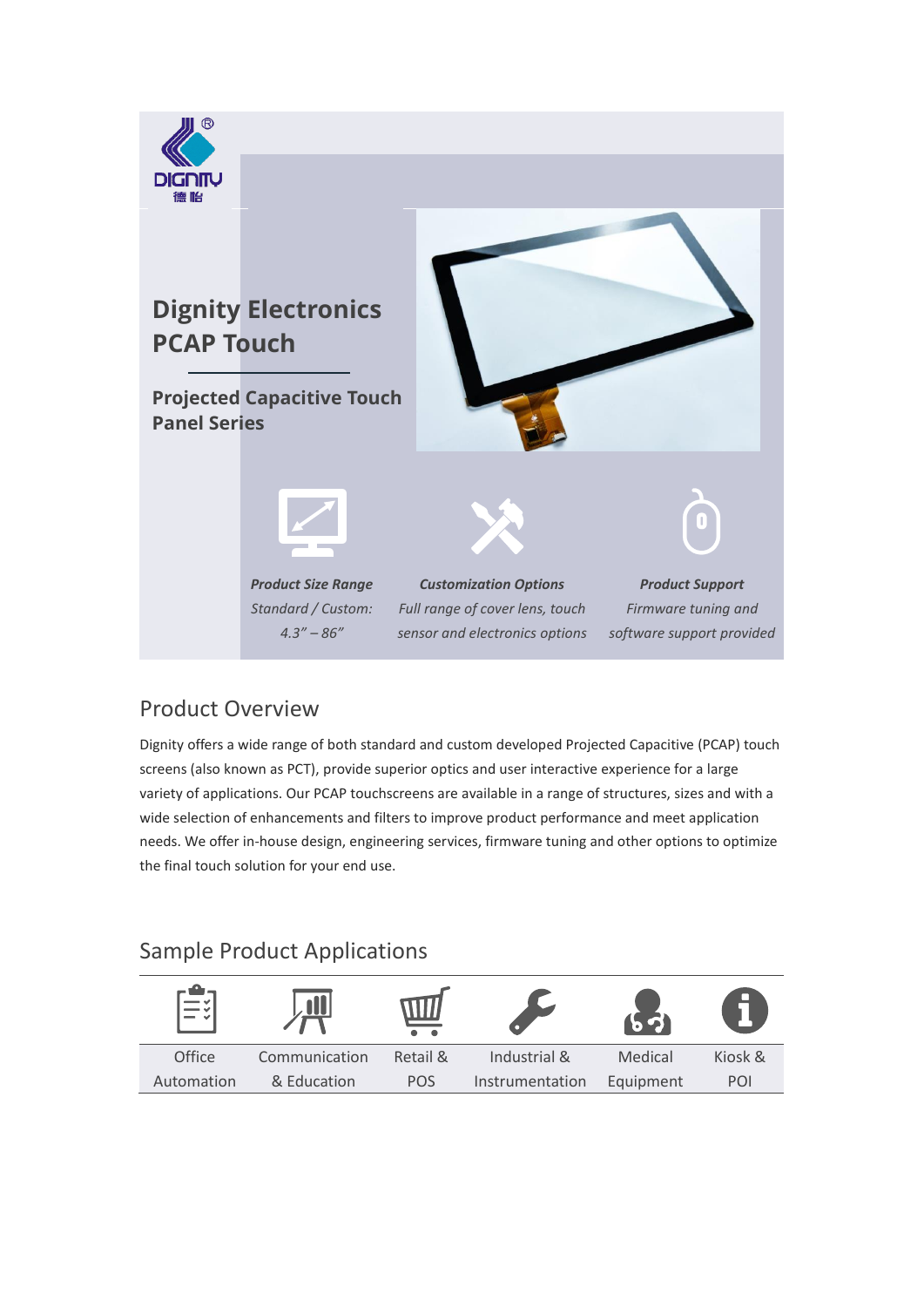#### *Features*

- ⬧ Supports up to 10mm cover lens for the most rugged touch applications
- ⬧ Customizable silk screening, logos, cut outs and colored glass options
- ⬧ Provides support for a range of touch performance enhancements, from 10 50 touch points, water resistance, gloved touch and stylus usage
- ⬧ Variety of optical and performance enhancements and filters to customize products for final application

| Parameter                     | <b>Options &amp; Notes</b>                                        |  |  |
|-------------------------------|-------------------------------------------------------------------|--|--|
| Screen Size (Diagonal inches) | $4.3'' - 86''$                                                    |  |  |
| Integrated LCD                | Yes / No                                                          |  |  |
| <b>Product Construction</b>   | GG / G1F / GFF / PG                                               |  |  |
| Integration                   | Tape Bonding / Optical Bonding (OCA & LOCA)                       |  |  |
| Cover Lens                    |                                                                   |  |  |
| <b>Cover Lens Thickness</b>   | $0.55$ mm $-10$ mm                                                |  |  |
| Cover Lens Material           | CS Glass, Gorilla Glass, Heat Tempered, Plastic, etc.             |  |  |
| <b>Additional Options</b>     | Silk screening, logos, cut outs, colored glass, etc.              |  |  |
| Touch Controller & Interface  |                                                                   |  |  |
| <b>Controller Location</b>    | COB / COF                                                         |  |  |
| Controller Type               | Silicon Works / EETI / Customer Supplied / As Specified           |  |  |
| Interface                     | I2C, USB, RS232, UART                                             |  |  |
| <b>Operating System</b>       | Windows XP, 7-10, Linux, iOS, Android                             |  |  |
| Performance Options           | 2-50 touch points, palm rejection, water rejection, gloved use,   |  |  |
|                               | gestural controls, active stylus, etc.                            |  |  |
| <b>Product Enhancements</b>   |                                                                   |  |  |
| Optical                       | Anti-Glare / Anti-Reflection / Mirror Finish / Dead Front         |  |  |
| <b>Others</b>                 | Anti-Fingerprint / Anti-Shatter Film / Hard Coat / EMI Resistance |  |  |

## Product Customization

# Product Specifications - General

| <b>Item</b>     | <b>Specifications</b>                                       |
|-----------------|-------------------------------------------------------------|
| General         |                                                             |
| <b>Type</b>     | Projected Capacitive Touch Panel                            |
| Input Method    | Finger, Active Stylus, Gloved Touch (up to 50 touch points) |
| <b>Hardness</b> | $\ge$ 7H / $\ge$ 3H (PG products)                           |
| Durability      |                                                             |
| Warranty        | Standard Products: 1.5 years / Custom: As per application   |
| <b>Tapping</b>  | 10 Million                                                  |
| Sliding         | 1 Million                                                   |
| Electrical      |                                                             |